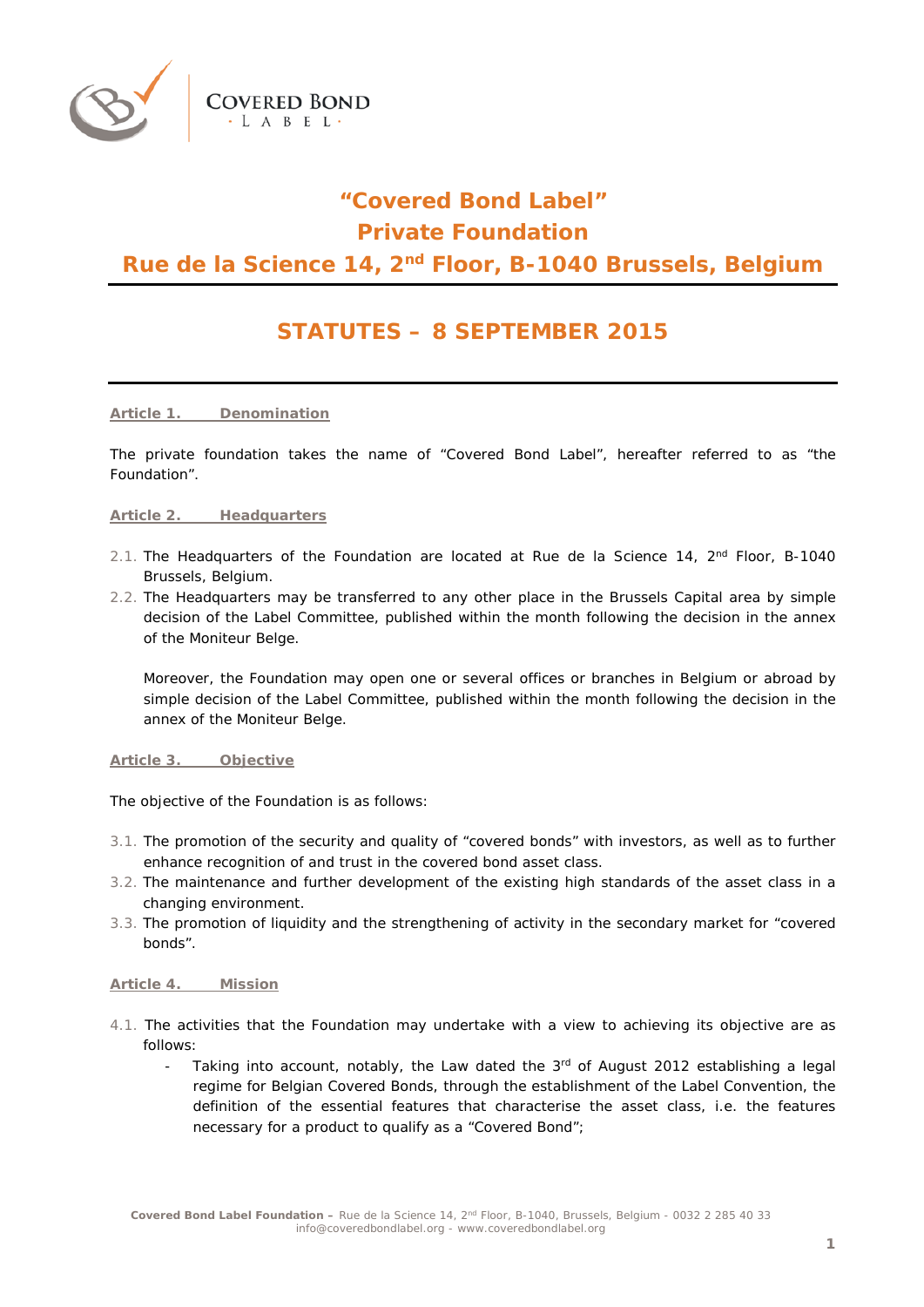

- The enhancement of the regulatory recognition of and trust in the "Covered Bond" asset class, realised by way of proposing to market stakeholders, the European Institutions and other entities an alternative industry toolbox; and
- The improvement of access to relevant and transparent "Covered Bond" information for investors, regulators and other market participants via a comprehensive information technology infrastructure.

Within the limits authorised by the Law, the Foundation may undertake commercial activities which indirectly serve to meet its objectives. Equally, it may encourage, support, stimulate, organise, assist, collaborate or participate in all activities, works or institutions which share identical or similar objectives.

# **Article 5. Administration**

# **5.1 Label Committee - Composition**

- 5.1.1. The Administrators are natural persons chosen by the Label Committee from a list of candidates proposed by the "European Covered Bond Council" Steering Committee, which itself exists within the International Non-Profit Association "Covered Bond & Mortgage Council" (CBMC).
- 5.1.2. At the time of their nomination, the Administrators may appoint a proxy accepted by the Label Committee to deputise for them on an ad hoc basis in the case of their unavailability. In addition, Deputy Administrators may be elected in the same way to complete the mandate of a serving Administrator in the case where the latter leaves his/her post before the end of his/her mandate.
- 5.1.3. There will be no less than three (3) minimum and no more than twenty (20) maximum Administrators.
- 5.1.4. They are elected for a renewable mandate of two years.
- 5.1.5. The Foundation's Internal Regulations may elaborate on the implementation of these rules.

# **5.2 Label Committee - Competencies**

- 5.2.1 The Label Committee has the power to undertake all of the activities necessary or useful for the achievement of the Foundation's objectives.
- 5.2.2 The Label Committee requests the advice of the Advisory Council and acknowledges its recommendations or conclusions.
- 5.2.3 It will establish the annual accounts of the Foundation for the previous financial year and the budget for the next financial year, and determine the level of the fee.
- 5.2.4 It nominates and revokes the mandates of the Administrators who constitute the Label Committee, approves the Foundation's annual accounts and may decide to challenge the contractual responsibility of an Administrator who would have committed professional misconduct.
- 5.2.5 It may modify the Statutes and/or establish Internal Regulations.

### **5.3 Label Committee – Functioning**

5.3.1 The Label Committee meets at least once per year upon convocation of the Chairman or, in his absence, the Deputy Chairman, or otherwise when at least one third  $(1/3)$  of the members have requested a meeting in writing addressed to the Chairman of the Label Committee.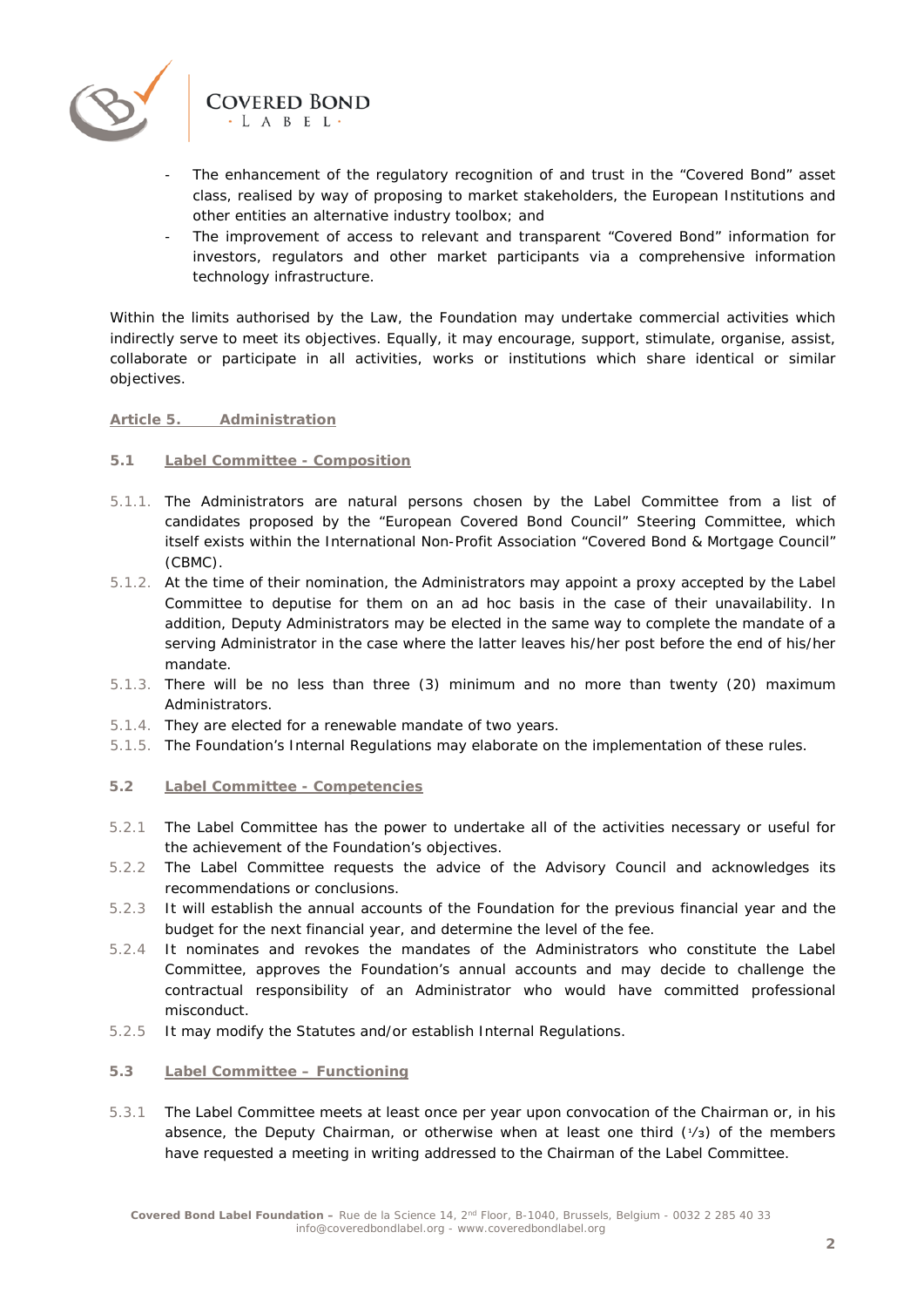

# **COVERED BOND**  $-L A B E L$

With the exception of where the Law or the Statutes require a different quorum, at least half of the Administrators must be present or represented in order to validly deliberate and vote. If the threshold of 50% of the Administrators appointed or represented is not met, the Committee may deliberate and vote on the same agenda, whatever the number of administrators present or represented, at a subsequent meeting convened within a maximum period of two months from the date of the first meeting which has been adjourned.

When authorised by the Law, the Label Committee's decisions may be taken by the Administrators under written procedure.

The Label Committee may only decide upon modifications to the Foundation's Statutes provided that the item submitted for decision is expressly indicated in the invitation to the meeting.

5.3.2 The Administrators may appoint a proxy to the Daily Manager, another Administrator or the proxy whom they nominated at the time of their own nomination. However, an individual may only carry two proxies.

They may participate in meetings and vote by video conference, conference call or by any other means of communication that allows them to participate in debates and vote.

- 5.3.3 Each Administrator has one vote.
- 5.3.4 Decisions are taken by an absolute majority (i.e. over 50%) of the valid votes cast. In the case of a split vote, the Chairman shall cast a deciding vote.
- 5.3.5 Modifications to the Label Convention must be approved by a majority of two-thirds ( $\frac{2}{3}$ ) of the valid votes cast by Administrators, subject to the Label Committee having first received the views of the Advisory Council.
- 5.3.6 A majority of three-quarters ( $\frac{3}{4}$ ) of the valid votes cast by Administrators is necessary to challenge the contractual responsibility of an Administrator for professional misconduct.
- 5.3.7 The Label Committee shall adopt and decide upon proposals for the alteration of the Foundation's Statutes by a majority of three-quarters of the valid votes cast by Administrators present or represented, provided that these represent at least half of the total number of Administrators.
- 5.3.8 The Foundation's Internal Regulations may elaborate on the implementation of these rules.
- 5.3.9 The mandate of the administrators is not remunerated.

### **5.4 Label Committee - Chairmanship**

- 5.4.1 The Chairman of the Steering Committee of the "European Covered Bond Council" as organised within the International Non-Profit Association "Covered Bond & Mortgage Council" (CBMC) will act as the Chairman of the Label Committee, subject to his/her endorsement by the Label Committee.
- 5.4.2 The Chairman will automatically cease to be Chairman of the Label Committee if/when he/she ceases to be the Chairman of the Steering Committee of the "European Covered Bond Council" as organised within the International Non-Profit Association "Covered Bond & Mortgage Council" (CBMC).
- 5.4.3 The Chairman ensures the good functioning of the Foundation taking into account the law and the present Statutes, as well as in the interests of the Foundation.
- 5.4.4 In particular, he/she ensures the good functioning of the organs, committees and assemblies organised or established by the Law or the present Statutes.
- 5.4.5 He/She reports to the Label Committee's meetings on the Foundation's activities, its financial situation and its accounts.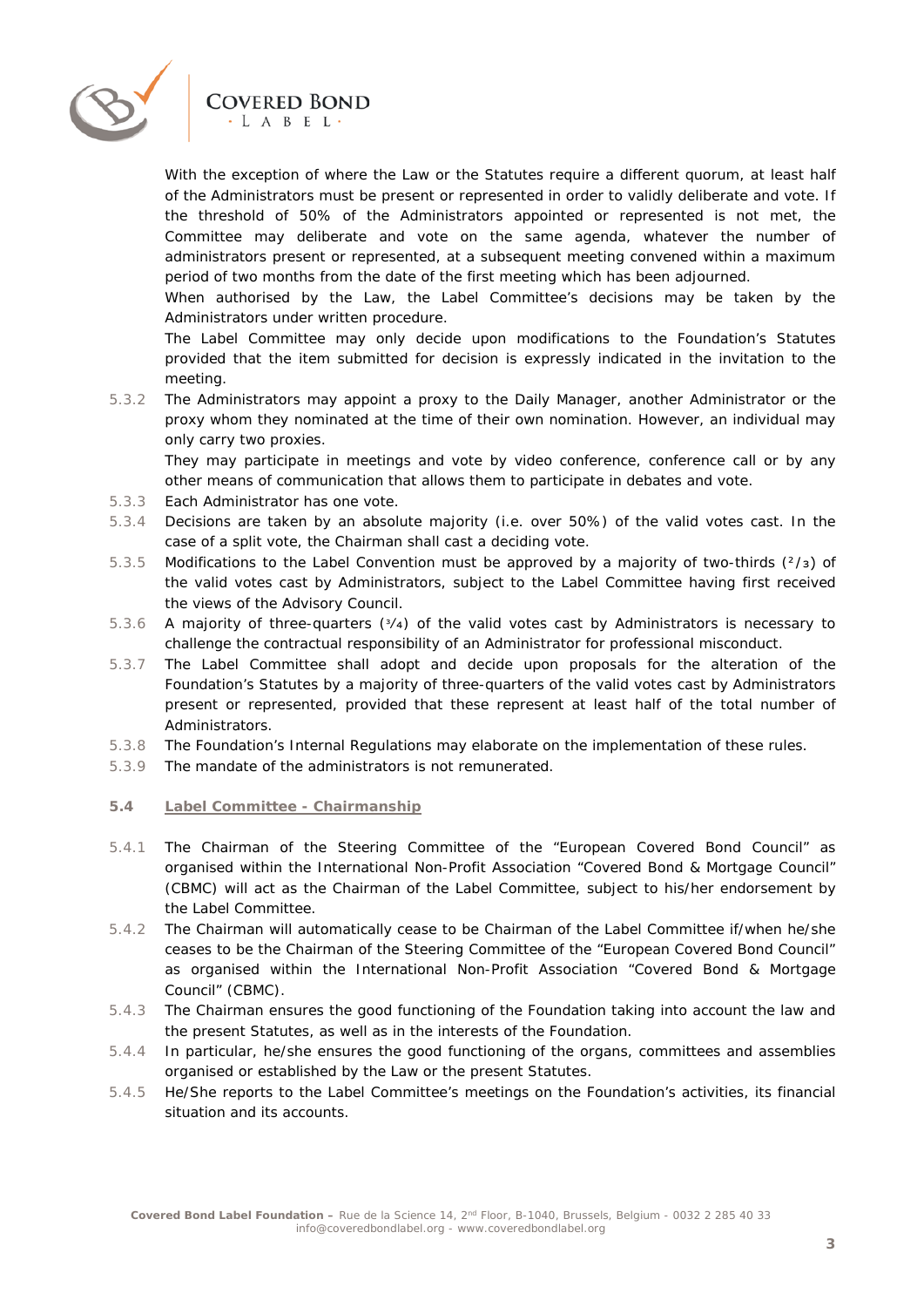

### **5.5 Label Committee - Deputy Chairman**

- 5.5.1 The Deputy Chairman of the Steering Committee of the "European Covered Bond Council" as organised within the International Non-Profit Association "Covered Bond & Mortgage Council" (CBMC) will act as the Deputy Chairman of the Label Committee, subject to his/her endorsement by the Label Committee.
- 5.5.2 The Deputy Chairman will automatically cease to be Deputy Chairman of the Label Committee if/when he/she ceases to be the Deputy Chairman of the "European Covered Bond Council" as organised within the International Non-Profit Association "Covered Bond & Mortgage Council" (CBMC).
- 5.5.3 The Deputy Chairman assumes the responsibility of the Chairman in the case of the latter's unavailability or incapacity, or where a conflict of interests arises.

# **5.6 Advisory Council**

- 5.6.1 An Advisory Council is established, which is composed of no more than fifteen (15) natural persons appointed by the Label Committee for a two year mandate who must come from:
	- International or European Institutions; or
	- Representatives of the national banking supervisory authorities nominated on a revolving country basis; or
	- "Covered Bond" market participants who are not members of the Label Committee and of whom at least one is appointed by the Covered Bond Investor Council (CBIC)/investors' representative body.
- 5.6.2 The Advisory Council shall act as the market participants' think-tank and shall hold an advisory role vis-à-vis the Label Committee, with no binding power of recommendation. No votes shall occur within the Advisory Council.
- 5.6.3 The Advisory Council shall be responsible for:
	- Supporting the deployment of the Label in the market and contributing to its improvement;
	- Providing opinions and/or advice upon consultations requested by the Label Committee;
	- Providing a forum whereby stakeholders can exchange views on issues concerning the Label that may have a direct or indirect impact on the Industry; and
	- Making proposals for the modification of the Covered Bond Label Convention.
- 5.6.4 The procedure for appointments and the organisation, convening and holding of meetings are set out in the Internal Regulations, which, amongst other things, ensure a turnover amongst the organisations which propose candidates.

### **Article 6. Signature**

Not precluding its representation by the Daily Manager in the framework of this management, the Foundation is represented vis-à-vis third parties by the Chairman, acting together with another administrator or by the Daily Manager acting alone.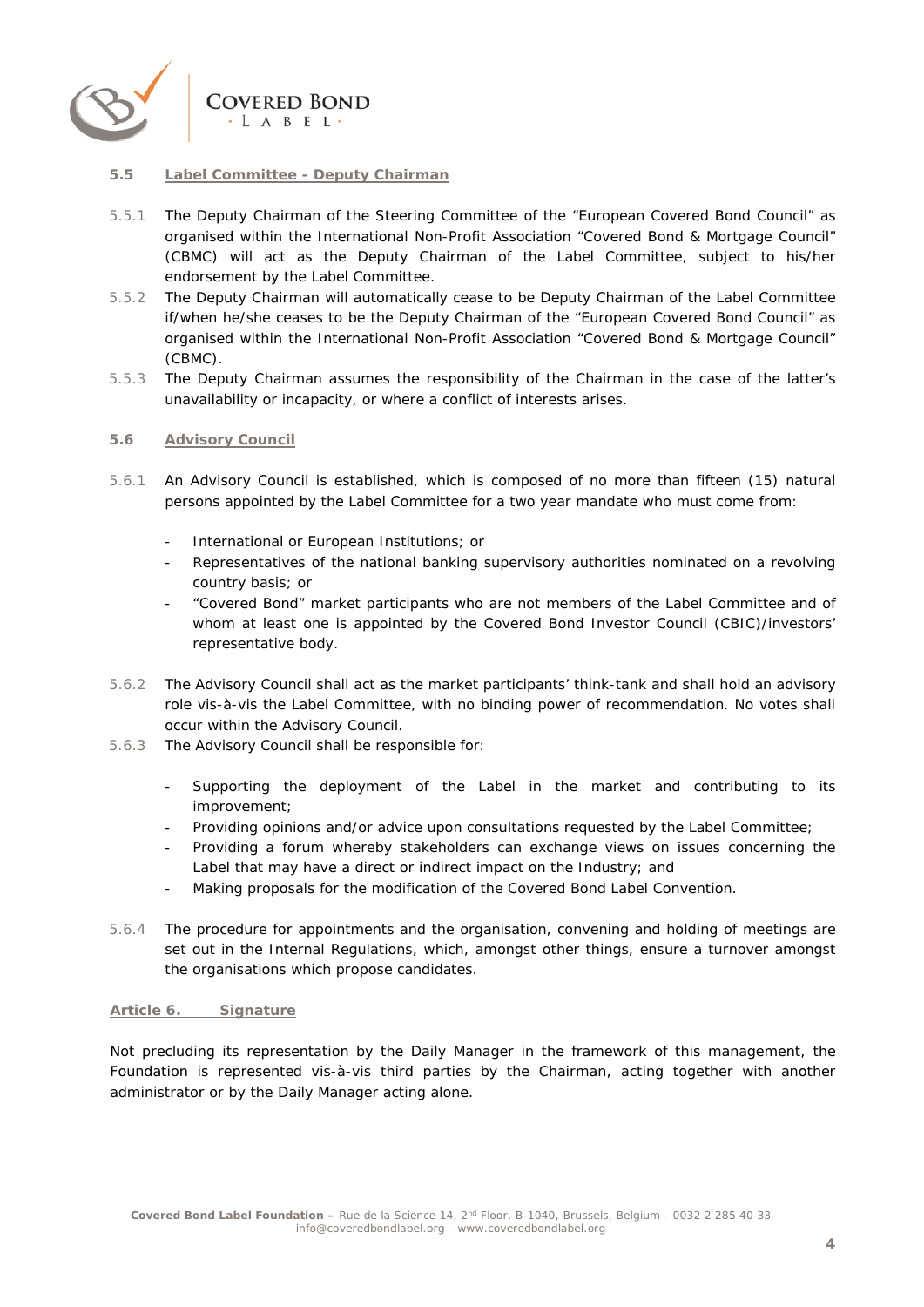

#### **Article 7. Day-to-Day Management**

- 7.1 The Daily Manager is responsible for the day-to-day management of the Foundation and, notably, of the practical aspects of the labelling process.
- 7.2 The day-to-day management, as well as the Foundation's representation within the limits of this management is entrusted to the individual nominated by the Label Committee upon proposal by the Secretariat of the International Non-Profit Association "Covered Bond & Mortgage Council" (CBMC). The Daily Manager acts alone. The Label Committee may revoke the Daily Manager by a simple majority vote.
- 7.3 The Daily Manager shall attend, as of right in an advisory capacity, all meetings of the Label Committee other than those where a conflict of interests arises.
- 7.4 The Daily Manager submits to the Label Committee all questions of which he/she becomes aware in the course of his/her duties, which are within the competencies of the Label Committee.

#### **Article 8. Conflict of Interests**

- 8.1 The Administrator and, if need be, any other person who is privy to the information, who finds him/herself in a situation of conflict of interests shall declare this situation at the start of the meeting and indicate the item on the meeting's agenda which gives rise to the conflict of interest. He/she will not participate in the vote on the given item.
- 8.2 Conflicts of interests shall be considered to be those stipulated under Article 523 of the Belgian Companies' Law. In addition, decisions concerning a financial institution issuing covered bonds in which an Administrator of the Foundation occupies a position either as an administrator or as an employee, shall be considered as giving rise to a conflict of interests.

#### **Article 9. Financial Year**

The financial year shall run from the 1<sup>st</sup> of January to the 31<sup>st</sup> of December every calendar year.

#### **Article 10. Dissolution**

In the case where the liquidation of the Foundation is decided upon in conformity with Article 39 of the Law, the net assets of the Foundation will be allocated to the International Non-Profit Association "Covered Bond & Mortgage Council"(CBMC) or, by default, to a non profit-making purpose similar to the objectives of the Foundation.

#### **Article 11. Internal Regulation**

An Internal Regulation may be adopted and modified by the Label Committee not precluding the application of the Law and the Statutes.

#### **Article 12. Other**

Any item which is not stipulated in the present Statutes will be subject to the Law dated the twenty seventh of June, nineteen hundred and twenty one, on Non-Profit Making Associations, International Non-Profit Making Associations and Foundations.